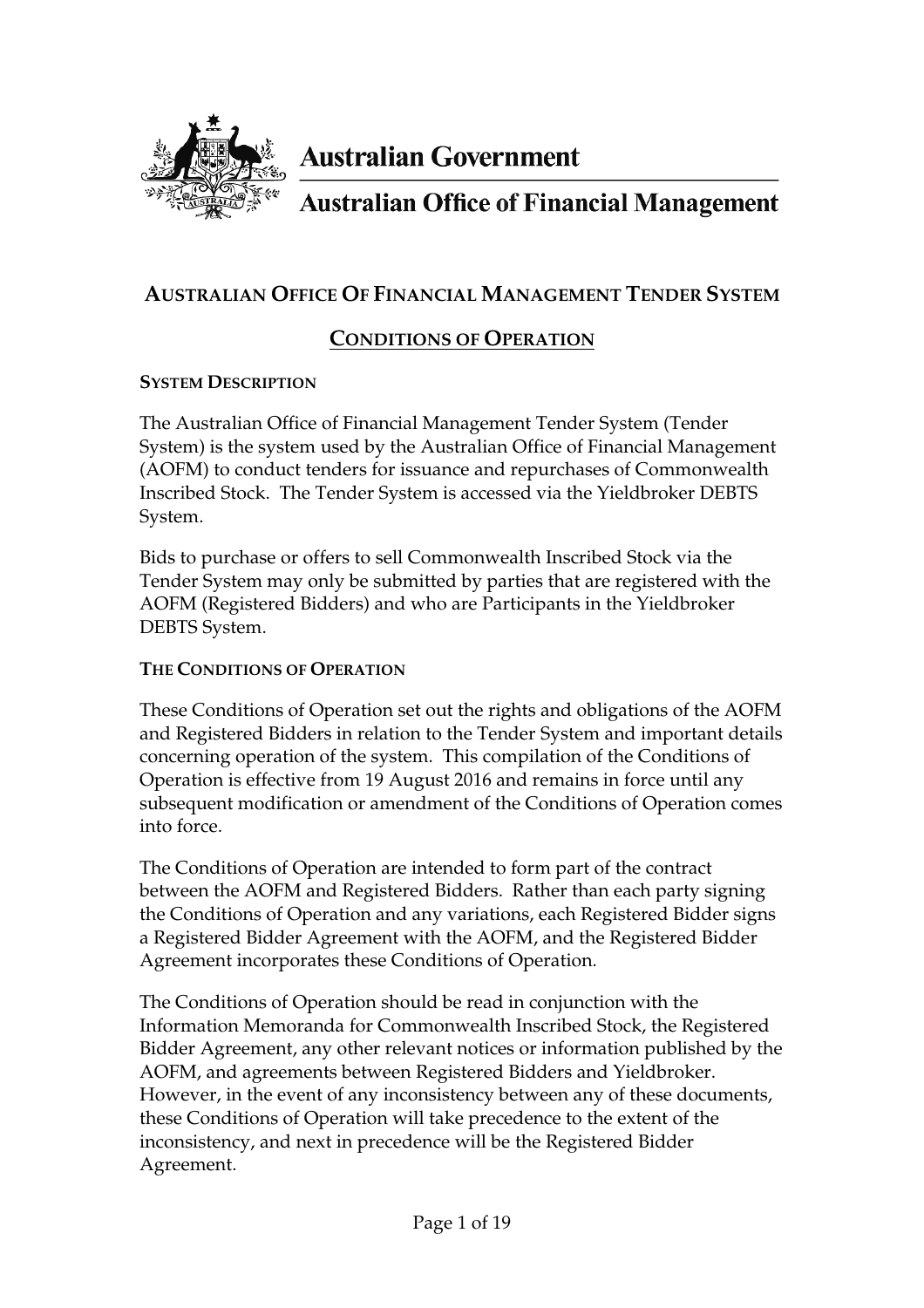No officer, employee or agent of the AOFM has any authority to make representations or give warranties which are inconsistent with or differ from the information contained in these Conditions of Operation.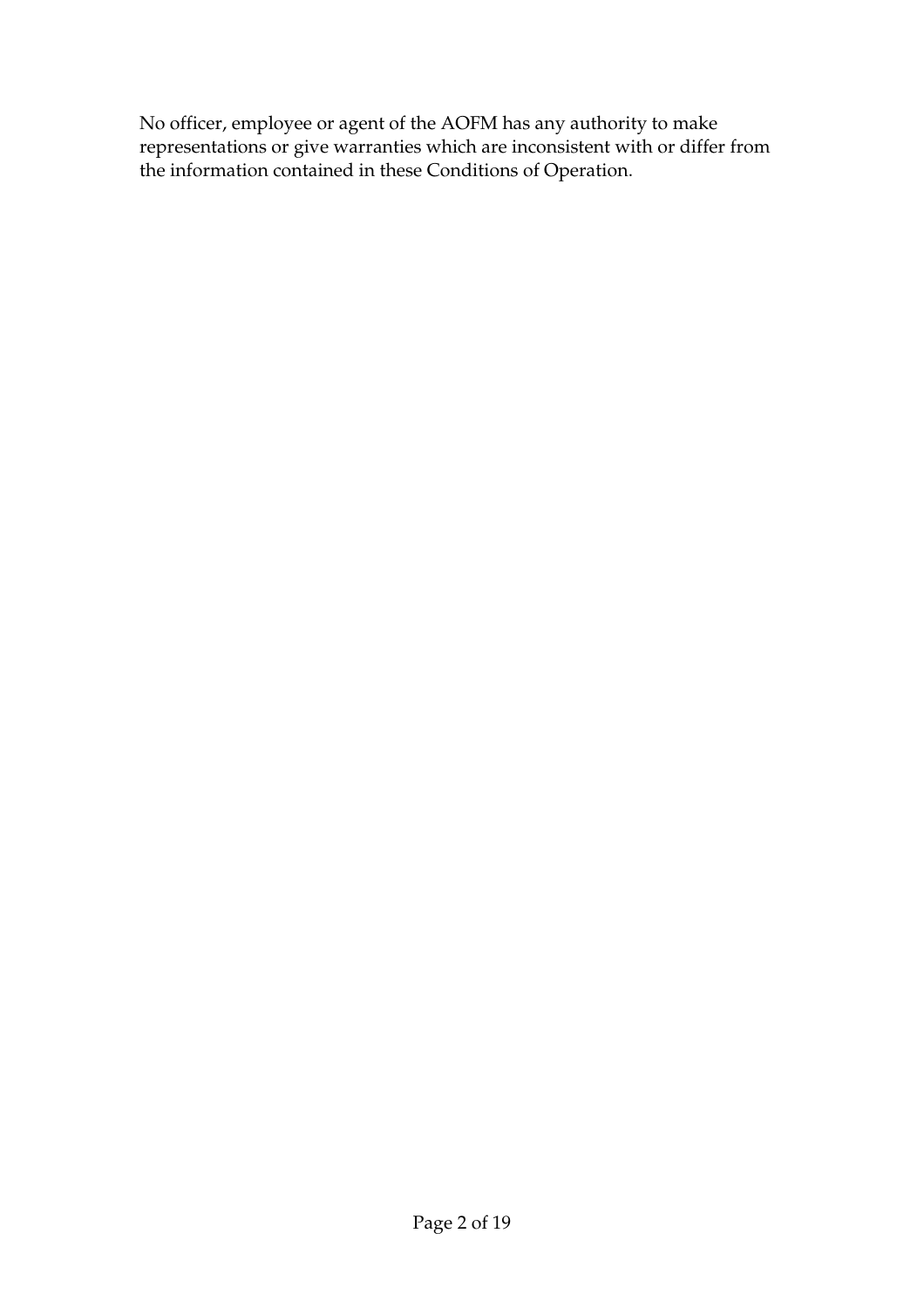#### **CONTENTS**

| 2. |  |
|----|--|
| 3. |  |
| 4. |  |
| 5. |  |
| 6. |  |
| 7. |  |
| 8. |  |
| 9. |  |
|    |  |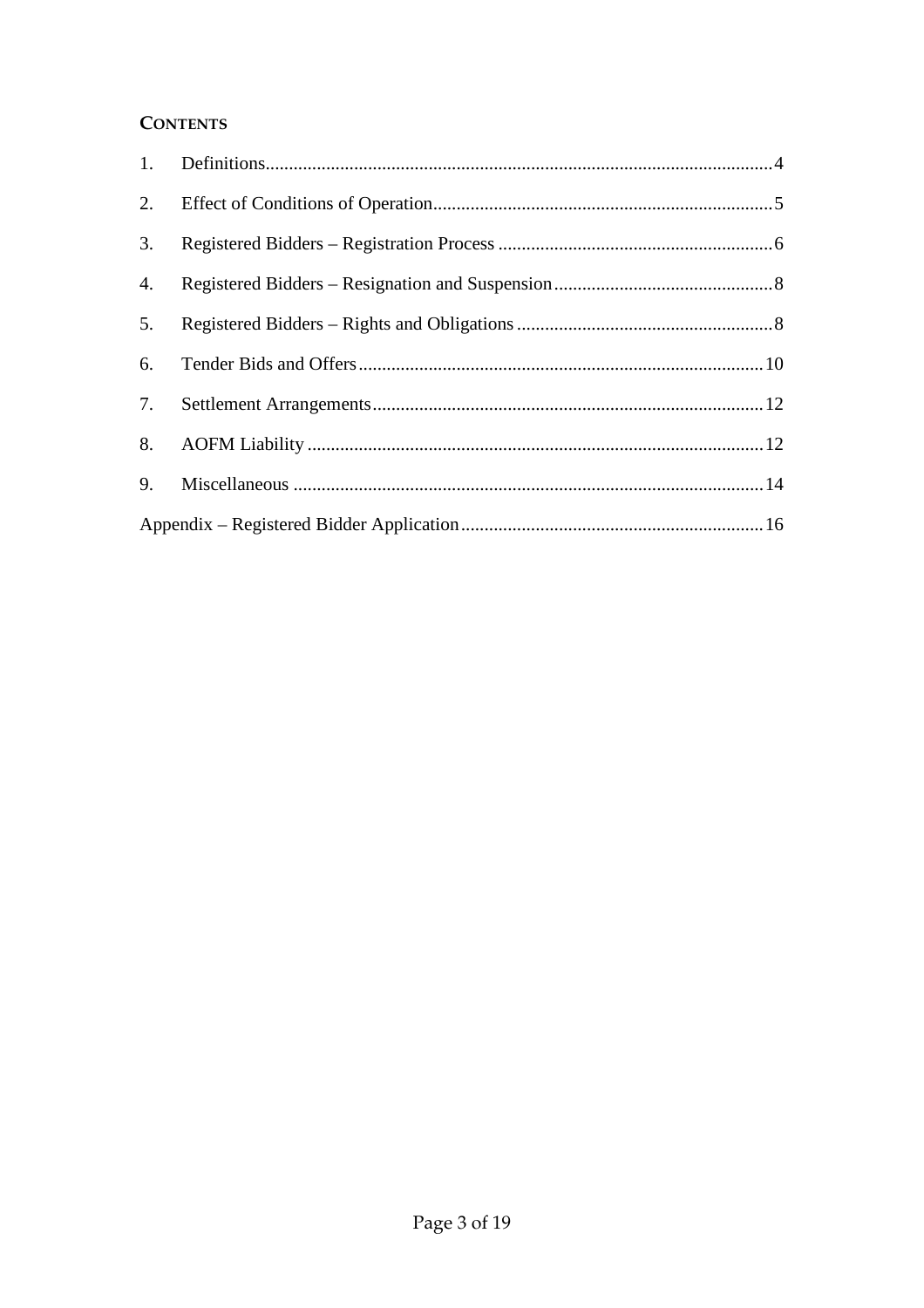# **1. DEFINITIONS**

The following definitions apply to these Conditions of Operation:

| <b>Australian Office of</b><br>Financial<br><b>Management or</b><br><b>AOFM</b> | The Commonwealth of Australia acting through and<br>represented by the Australian Office of Financial<br>Management (AOFM).                                          |
|---------------------------------------------------------------------------------|----------------------------------------------------------------------------------------------------------------------------------------------------------------------|
| <b>Trader</b>                                                                   | Any natural person:                                                                                                                                                  |
|                                                                                 | (a) who is an Authorised User (as defined in<br>the Yieldbroker Operating Rules) in the<br>Yieldbroker DEBTS System;                                                 |
|                                                                                 | (b) whom a Registered Bidder has notified the<br>AOFM as being authorised to lodge bids or<br>offers in the Tender System on behalf of the<br>Registered Bidder; and |
|                                                                                 | (c) whose authorisation has not been<br>withdrawn by the Registered Bidder (and the<br>AOFM notified).                                                               |
| <b>Business Day</b>                                                             | A day not being a Saturday or Sunday on which<br>banks are open for general banking business in<br>Sydney.                                                           |
| Commonwealth                                                                    | The Commonwealth of Australia.                                                                                                                                       |
| Commonwealth<br><b>Inscribed Stock</b>                                          | Stock as defined in section 3 of the Commonwealth<br>Inscribed Stock Act 1911 (Cwlth).                                                                               |
| <b>Corporations Act</b>                                                         | The Corporations Act 2001 (Cwlth).                                                                                                                                   |
| Information<br>Memorandum                                                       | An offering document in respect of Commonwealth<br>Inscribed Stock issued by the AOFM.                                                                               |
| Participant                                                                     | A person who is allowed to directly participate in the<br>Yieldbroker DEBTS System in accordance with the<br>Yieldbroker Operating Rules.                            |
| <b>Registered Bidder</b>                                                        | Any person who:                                                                                                                                                      |
|                                                                                 | (a) has been accepted by the AOFM under<br>section 3 of these Conditions of Operation as a<br>Registered Bidder;                                                     |
|                                                                                 | (b) has entered into a Registered Bidder                                                                                                                             |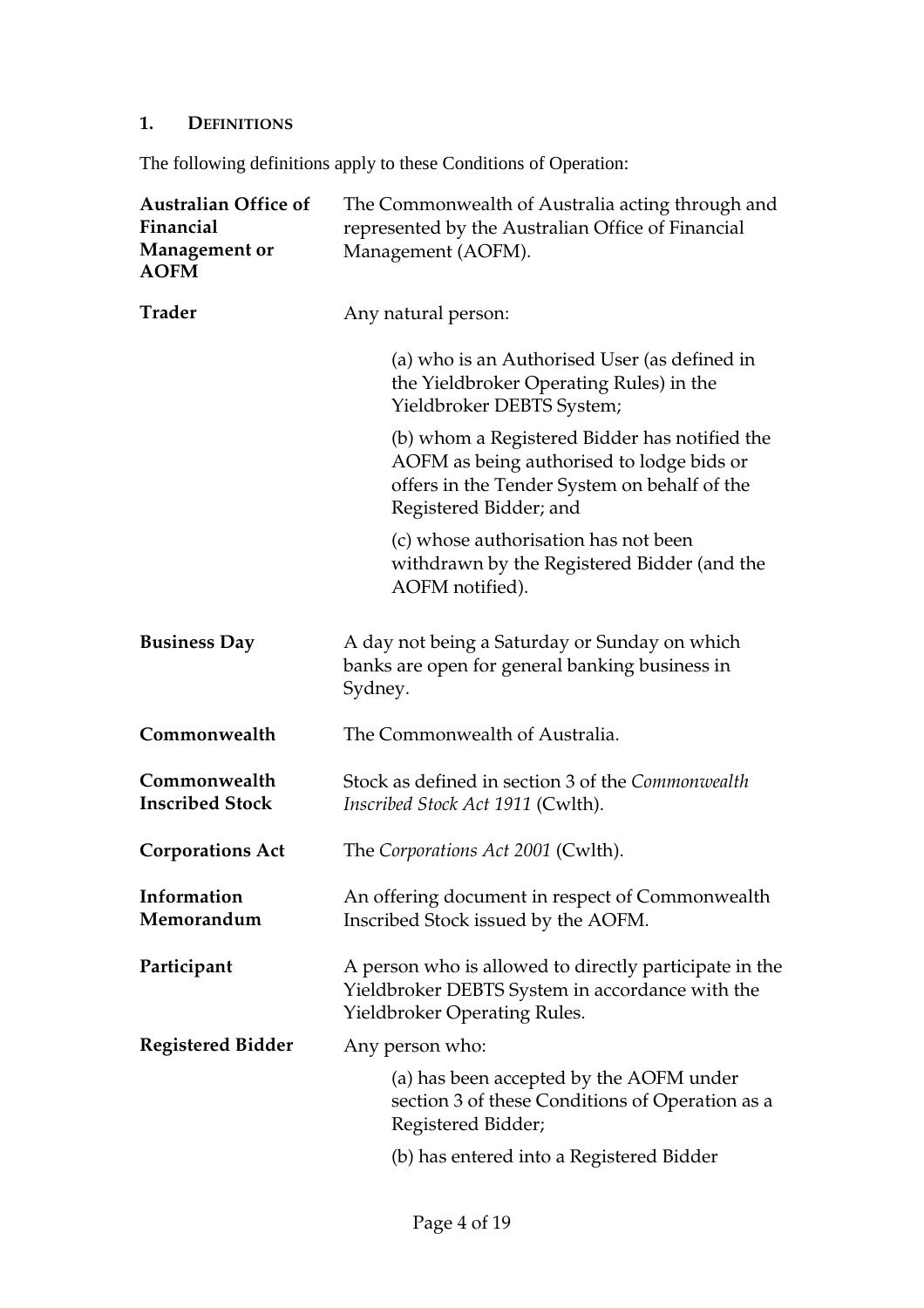| Agreement; and |
|----------------|
|----------------|

| (c) whose Registration has not been terminated |
|------------------------------------------------|
| in accordance with these Conditions of         |
| Operation or that Registered Bidder            |
| Agreement.                                     |

- **Registered Bidder Agreement**  An agreement between a person accepted by the AOFM under section 3 of these Conditions of Operation as a Registered Bidder and the AOFM. **Reserve Bank of Australia**  The body corporate established by the *Reserve Bank Act 1959* (Cwlth). **Settlement System** The system nominated by AOFM to Registered Bidders for the settlement of transactions in
	- Commonwealth Inscribed Stock, and is currently the Austraclear System owned and operated by Austraclear Limited.
- **Tender System** The facility known as the AOFM Tender System operated by the AOFM to conduct tenders for issuance and repurchases of Commonwealth Inscribed Stock. **Yieldbroker** Yieldbroker Pty Limited (ABN 26 092 250 345).

#### **Yieldbroker DEBTS System**  The trading system of that name owned and operated by Yieldbroker.

#### **2. EFFECT OF CONDITIONS OF OPERATION**

#### 2.1. PARTIES BOUND BY CONDITIONS OF OPERATION

Both parties acknowledge that they are bound to comply with these Conditions of Operation and to fulfil and perform every obligation and duty imposed on them by or pursuant to these Conditions of Operation. Each Registered Bidder acknowledges that the use by them (in any capacity) of the Tender System constitutes acceptance of these Conditions of Operation.

2.2. CHANGES TO THE CONDITIONS OF OPERATION

The AOFM may make additions, modifications or amendments to these Conditions of Operation without the consent of Registered Bidders. Any such addition, modification or amendment will be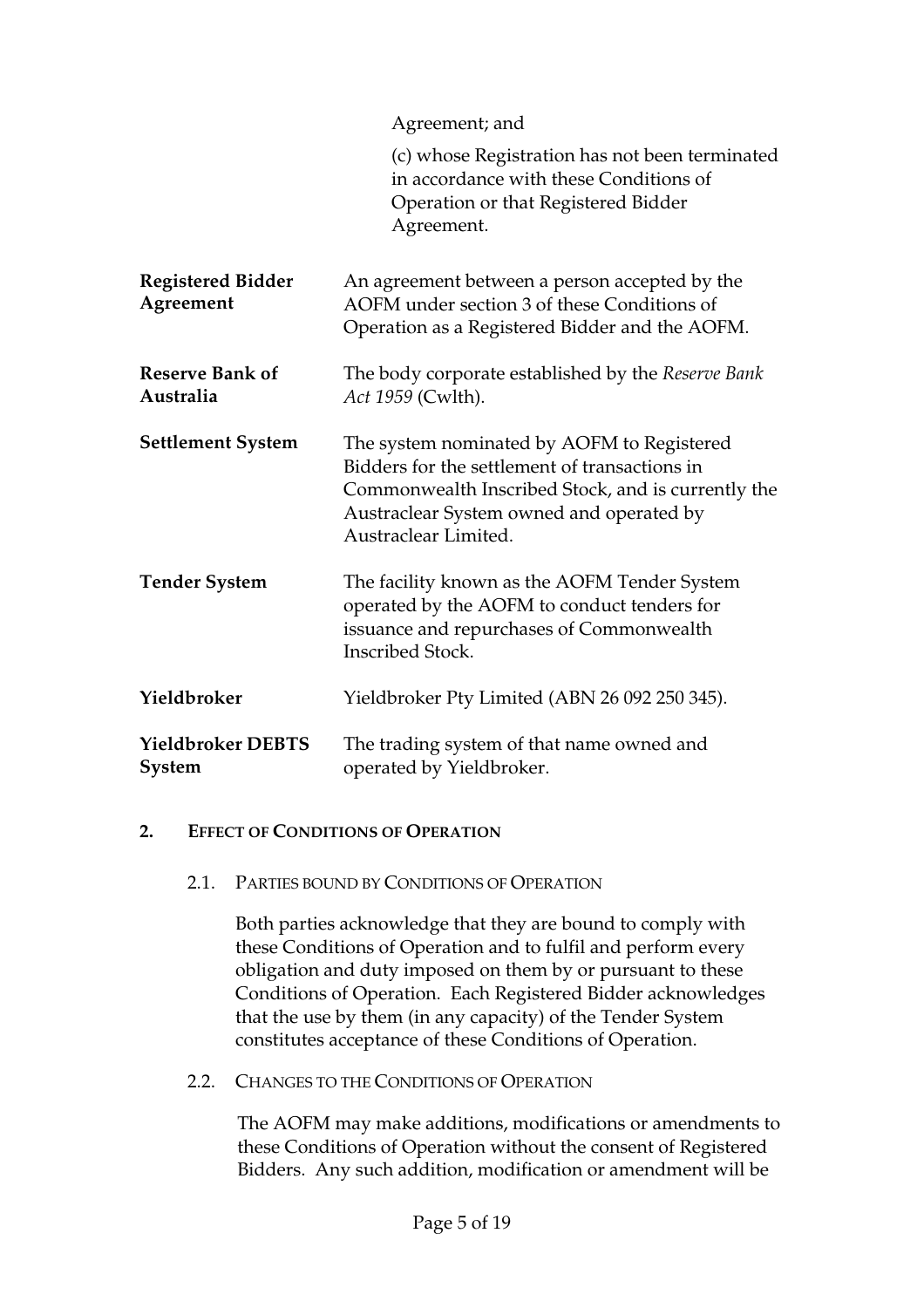notified by the AOFM to each Registered Bidder and shall come into force one month after such notification unless an earlier or later date be fixed at the time by the AOFM, and shall have no force or effect before the date of such coming into force. If a date earlier than one month after notification is fixed, it may not be less than ten business days after such notification unless the affected Registered Bidders agree to a lesser period.

A Registered Bidder utilising the Tender System on or after the time for the modified Conditions of Operation coming into effect shall be conclusive proof of the Registered Bidder's acceptance of the modified Conditions of Operation. However, a Registered Bidder may exercise its right to resign as a Registered Bidder under clause 4.1 at any time upon notification that the AOFM intends to make a modification or amendment to the Conditions of Operation.

# **3. REGISTERED BIDDERS – REGISTRATION PROCESS**

#### 3.1. REGISTRATION APPLICATIONS

Applications to become a Registered Bidder shall be made in the form specified for that purpose in the Appendix of the Conditions of Operation and all applicants shall comply with all the conditions of application as are specified in the Conditions of Operation and promptly supply such specified or additional information as the AOFM may reasonably require.

#### 3.2. CONDITIONS OF APPLICATION

An applicant to become a Registered Bidder must be a Participant in the Yieldbroker DEBTS System.

An applicant shall provide such information as the AOFM shall from time to time reasonably require and shall notify the AOFM immediately it becomes aware of changes in the Registration details set out in its application form.

In determining whether to approve an applicant for admission to become a Registered Bidder, the AOFM shall be entitled to consider the business integrity, financial probity and operational capacity of the applicant.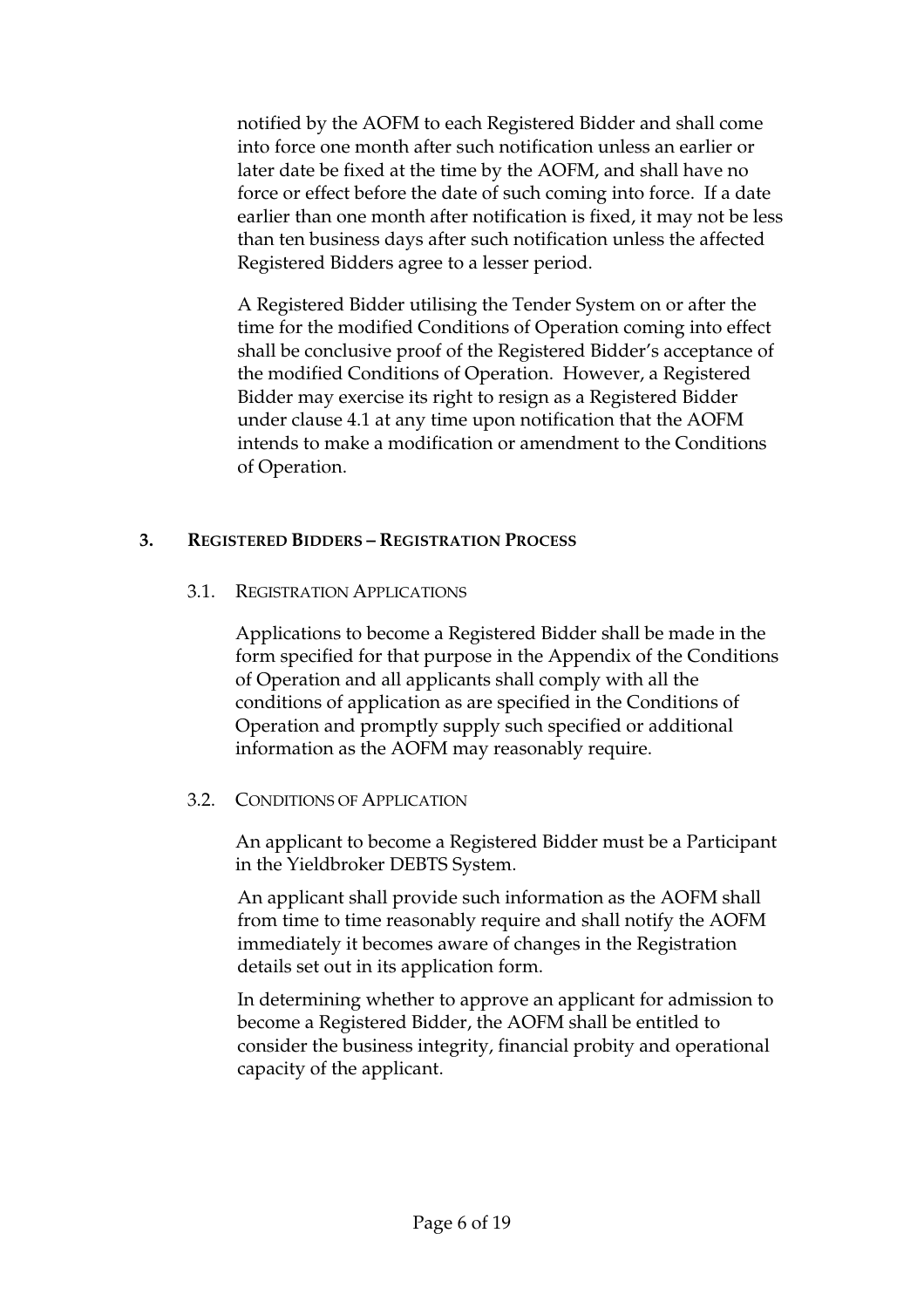#### 3.3. ACCEPTANCE AND SPECIAL CONDITIONS

An applicant accepted as a Registered Bidder shall be notified by the AOFM and any such notice may specify special conditions attached to the registration.

#### 3.4. REGISTRATION FEES

There are no up-front or ongoing fees associated with becoming a Registered Bidder. However, access to the Tender System is via Yieldbroker DEBTS System and Registered Bidders are responsible for the payment of any fees and other costs associated with their use of the Yieldbroker DEBTS System.

#### 3.5. REGISTERED BIDDER AGREEMENT

Promptly after being notified by the AOFM of a successful Registered Bidder application, each applicant shall enter into a Registered Bidder Agreement.

The AOFM may at any time with one business day's notice terminate any Registered Bidder Agreement without providing any reasons, and in such event shall notify the Registered Bidder accordingly.

#### 3.6. INFORMATION REQUESTS

Without limiting the AOFM's rights under clause 3.2, the AOFM may from time to time require a Registered Bidder to provide such information as the AOFM considers appropriate regarding sale, purchase and other transactions carried out for or on behalf of that Registered Bidder in respect of Commonwealth Inscribed Stock. A Registered Bidder must respond to a request under this clause 3.6 within five business days of receipt of notice from the AOFM. A Registered Bidder will be taken to represent and warrant to the AOFM that any information provided in response to a request under this clause 3.6 is complete and accurate. The AOFM may require a Registered Bidder to provide such confirmation as it requires as to the accuracy and completeness of such information from the Registered Bidder's internal compliance department, auditors or equivalent.

#### 3.7. STATUS

By utilising the Tender System, a Registered Bidder is taken to represent and warrant to the AOFM that it is a 'professional investor' within the meaning of the Corporations Act.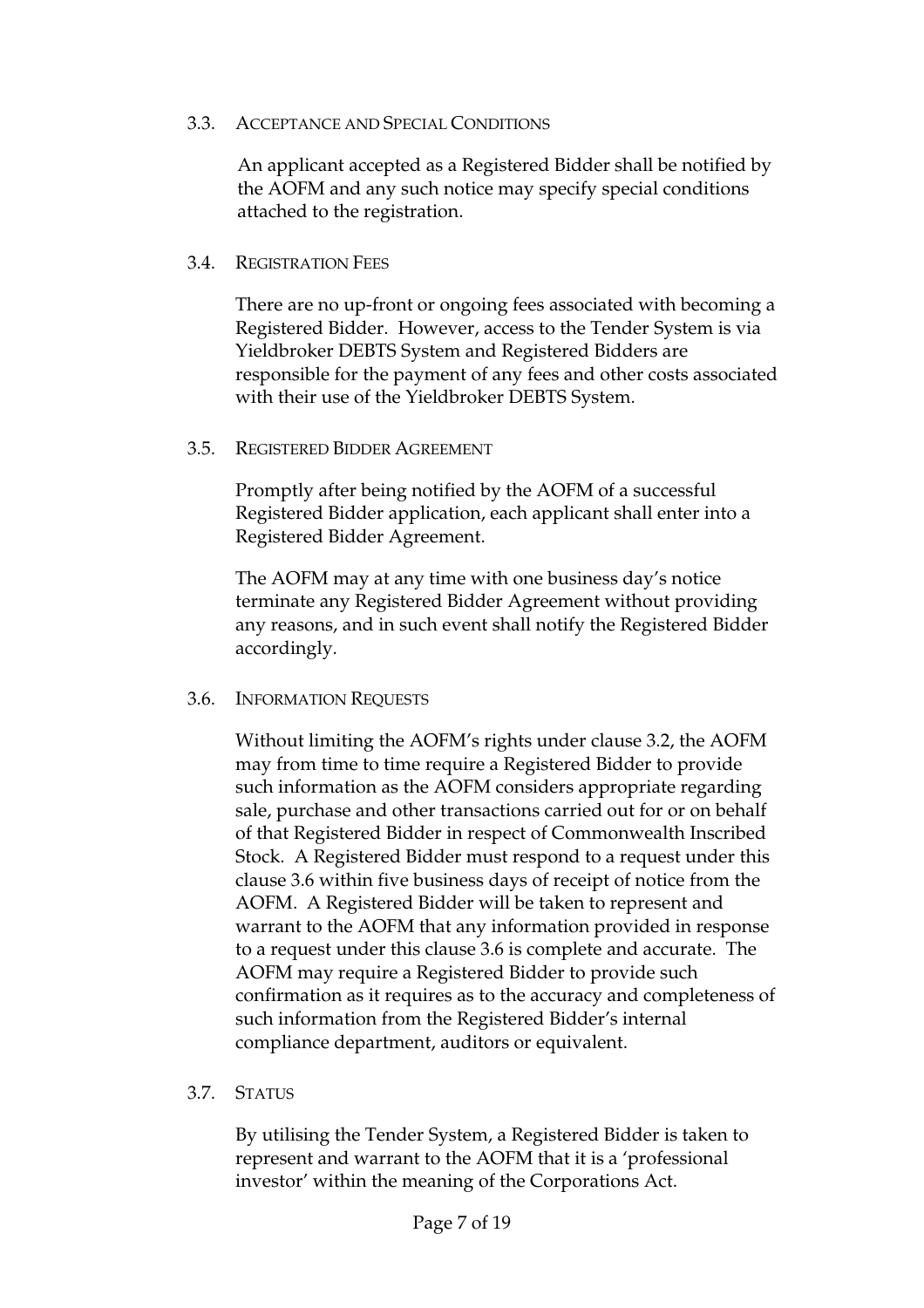#### **4. REGISTERED BIDDERS – RESIGNATION AND SUSPENSION**

#### 4.1. RESIGNATION

A Registered Bidder may resign as a Registered Bidder by giving notice in writing to the AOFM.

#### 4.2. SUSPENSION

In addition to the AOFM's rights under clause 3.5, any Registered Bidder who fails to comply with any provision of the Conditions of Operation in a material way or who has acted (or the AOFM reasonably anticipates is likely to act) in a manner regarded by the AOFM as contrary to the interests of the effective tendering of Commonwealth Inscribed Stock may be suspended by the AOFM for such period as the AOFM considers appropriate under the circumstances. To give effect to the suspension, the AOFM will block the Registered Bidder's access to the Tender System thus preventing the suspended Registered Bidder from lodging new bids or offers, and the AOFM will also remove any bids or offers by the Registered Bidder in respect of tenders for which the closing time has not passed.

#### 4.3. NO REDUCTION IN RESPONSIBILITIES

Termination, resignation or suspension shall not in any way prejudice, lessen or affect the rights, duties, liabilities and obligations of a Registered Bidder or AOFM whether under the Conditions of Operation or otherwise accrued and existing at the time of such termination or cessation or suspension or which arise, accrue or crystallise thereafter out of or by reason of facts or circumstances occurring or in existence at or before such time.

#### **5. REGISTERED BIDDERS – RIGHTS AND OBLIGATIONS**

#### 5.1. SOURCE OF DUTIES AND OBLIGATIONS

A Registered Bidder shall be bound by and must perform, observe and comply with all liabilities, duties and obligations imposed upon such a Registered Bidder by or pursuant to the Conditions of Operation and the Registered Bidder Agreement.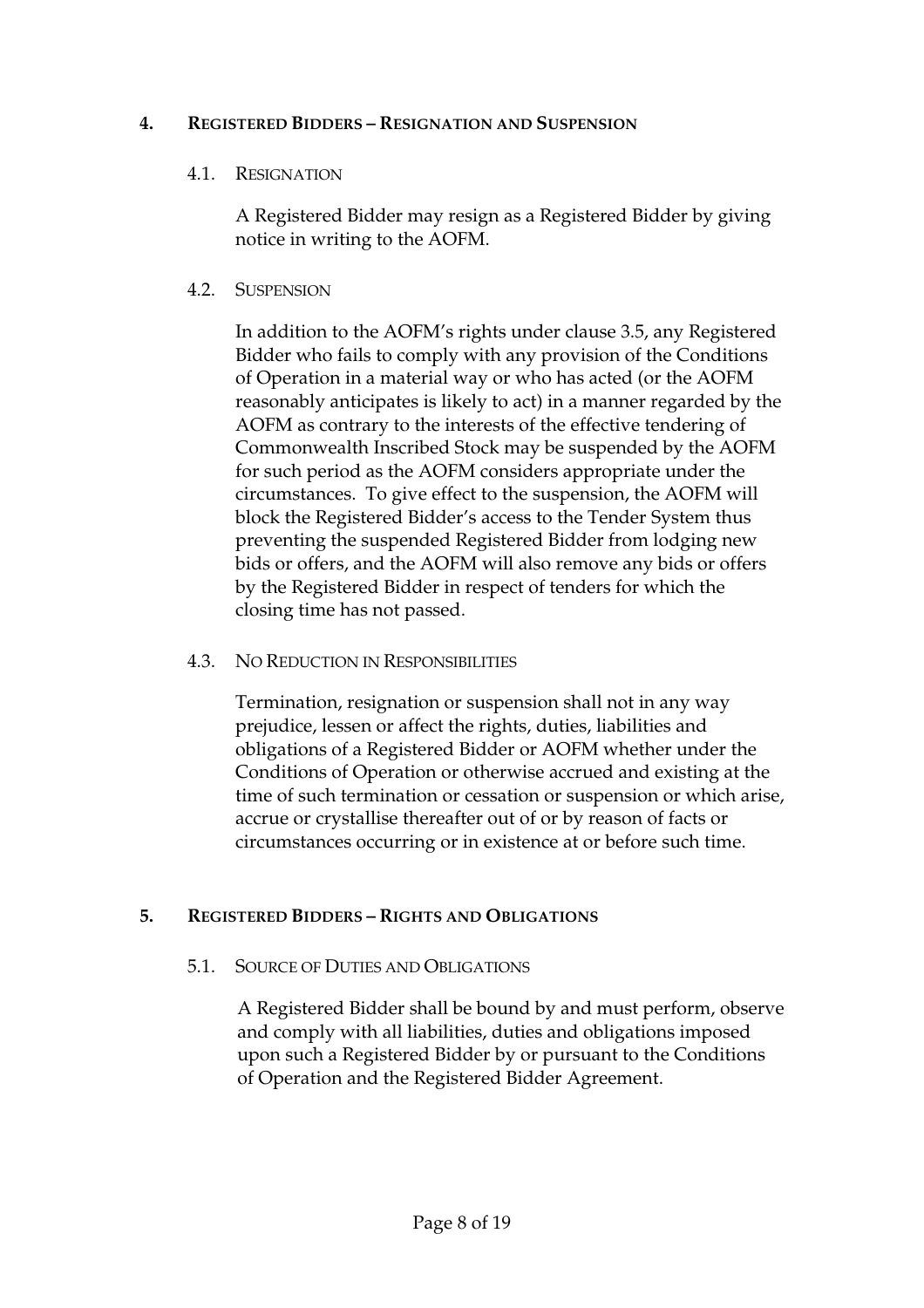#### 5.2. YIELDBROKER DEBTS SYSTEM

Each Registered Bidder must be a Participant in the Yieldbroker DEBTS System and a party to the agreement that governs access to Yieldbroker's market and use of the Yieldbroker DEBTS System. Without limitation to the AOFM's rights under these Conditions of Operation, each Registered Bidder acknowledges that a failure by it to maintain a current access agreement with Yieldbroker will be sufficient grounds for the AOFM to exercise its rights under clauses 4.2 (Suspension) or 3.5 (Termination) or both.

#### 5.3. TRADERS

Each Registered Bidder shall establish with the AOFM a list of Traders (List) by applying to the relevant group(s) within the Yieldbroker DEBTS System and may from time to time apply to add or remove Traders from the List. The persons named in a current List shall be the only persons authorised by such a Registered Bidder to lodge bids or offers in the Tender System for the Registered Bidder.

Subject to these Conditions of Operation and the Information Memoranda for Commonwealth Inscribed Stock, a bid or offer lodged in the Tender System by a person named in a current List will be regarded as a valid bid or offer by the Registered Bidder in question.

It is the responsibility of the Registered Bidder to ensure that the List is current and up-to-date, and each Registered Bidder represents to the AOFM that each person on its List is the agent of, or is otherwise authorised to act on behalf of, the Registered Bidder.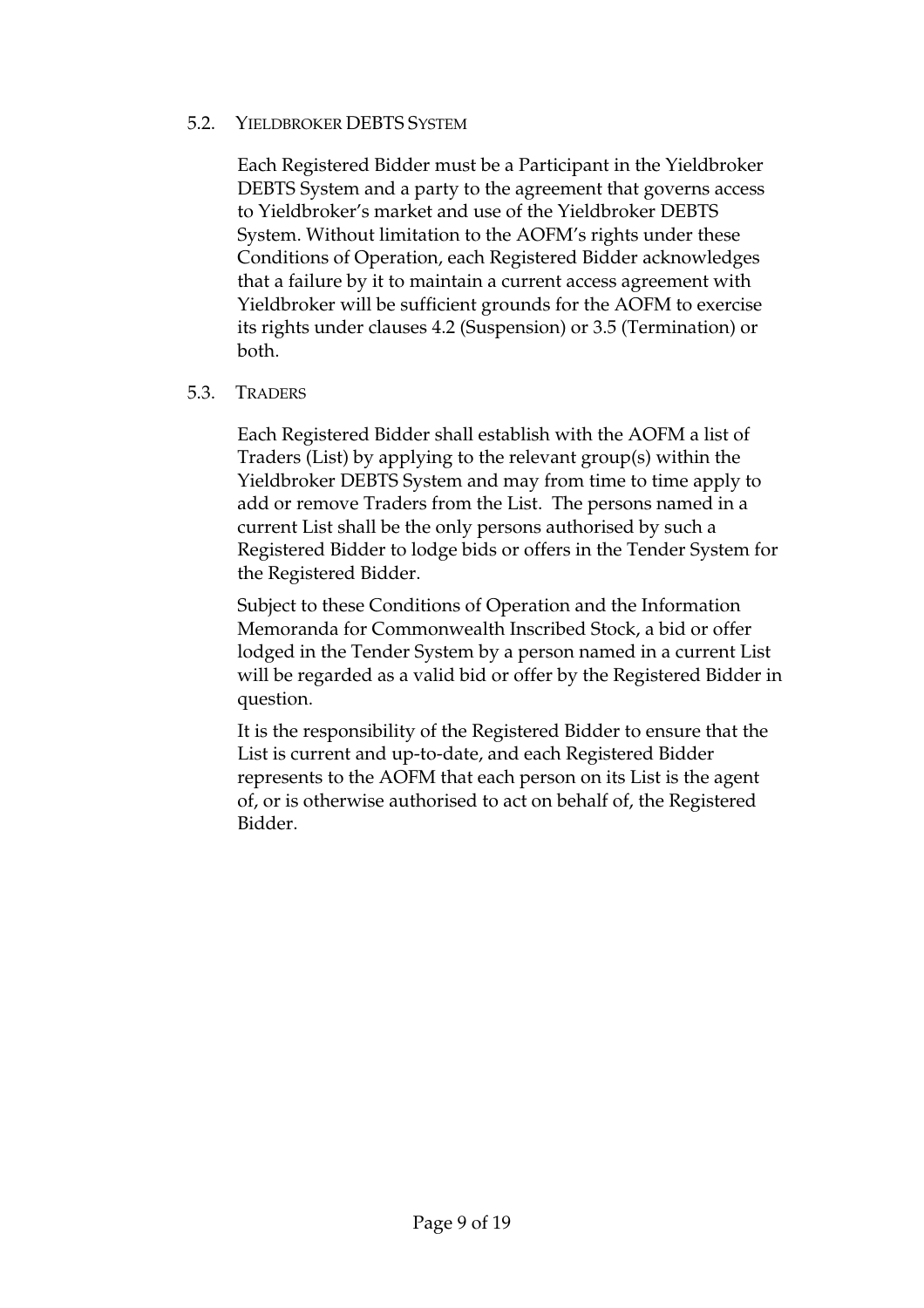#### 5.4. CONFIDENTIALITY

The AOFM will not, except:

- (a) as required by law;
- (b) in connection with any relevant judicial or administrative proceedings;
- (c) in response to a request from the responsible Minister or a House or Committee of the Commonwealth Parliament;
- (d) to AOFM's personnel solely in order to comply with obligations, or to exercise rights, under these Conditions of Operation;
- (e) to AOFM's internal management personnel, solely to enable effective management or auditing of the Tender System;
- (f) to the Reserve Bank of Australia, in accordance with the AOFM's Business Continuity Plan;
- (g) as otherwise authorised by these Conditions of Operation; or
- (h) with the consent of the Registered Bidder concerned;

divulge to third parties not otherwise entitled to receive the same, any information concerning a Registered Bidder's use of the Tender System.

If the AOFM is compelled by law or proposes in connection with any relevant judicial or administrative proceeding to divulge any such information, the AOFM must prior to such divulgence inform the Registered Bidder concerned. The AOFM will be under no obligation to take any steps to defend or resist any such compulsion or proceedings.

#### **6. TENDER BIDS AND OFFERS**

6.1. ESTABLISHMENT OF TENDER DETAILS

The AOFM will conduct tenders for issuance and repurchases of Commonwealth Inscribed Stock. The AOFM will enter into the Tender System details of each tender.

6.2. ELIGIBILITY TO BID OR OFFER

Registered Bidders that are not currently suspended under clause 4.2 may submit bids or offers in the Tender System for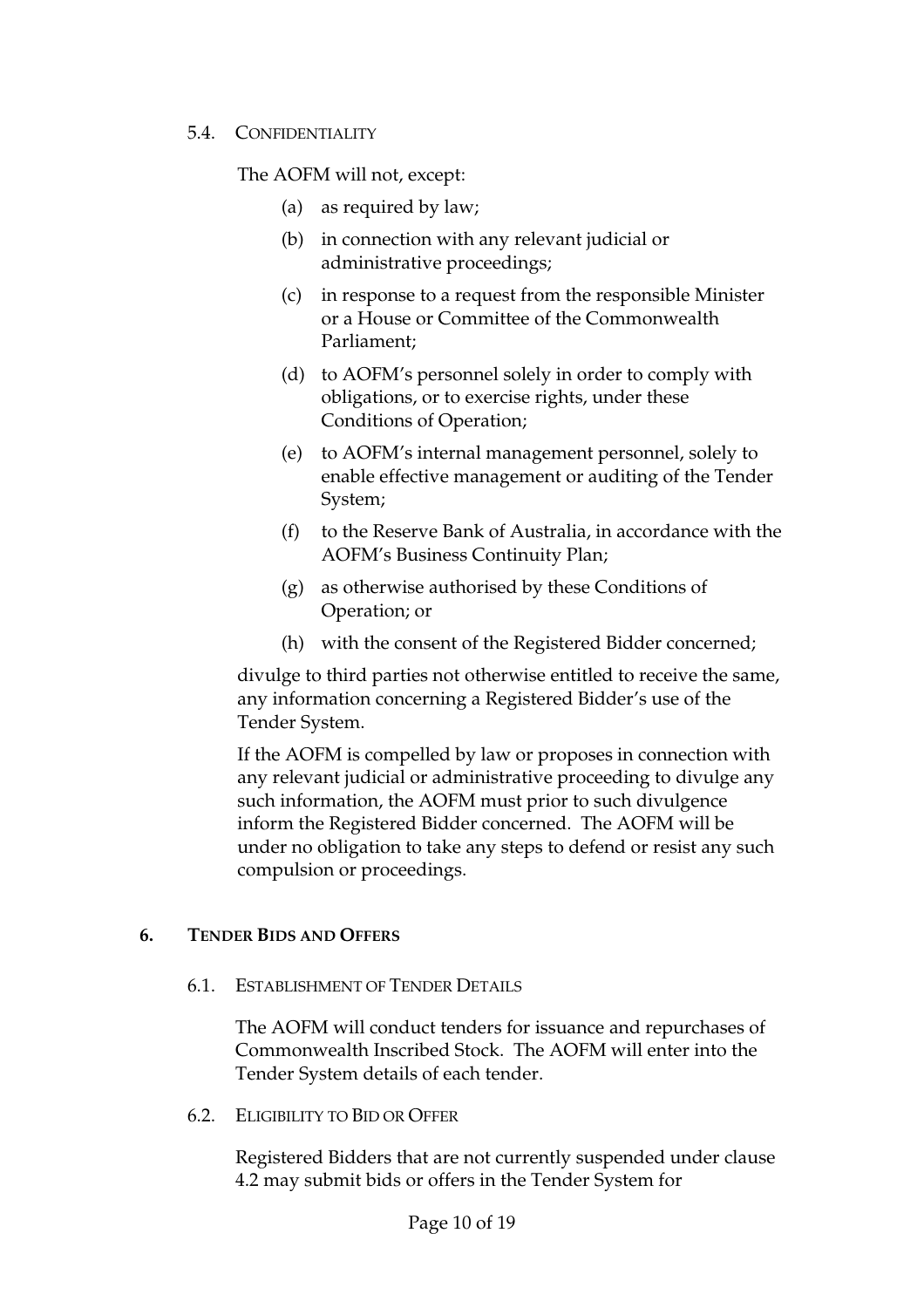Commonwealth Inscribed Stock that is offered for sale or repurchase by tender.

#### 6.3. BID OR OFFER ENTRY

A bid or offer made under clause 6.2 will be governed by, and must comply in all respects with, the terms and conditions of the applicable Information Memorandum and the details contained in the official announcement of the tender, including without limitation conditions relating to yield, minimum face value of the bid or offer and multiples thereof, and tender closure.

A bid or offer that has been committed within the Tender System may be altered or revoked prior to the time announced for the closure of the tender according to the clock in the Tender System.

A bid or offer that has been committed within the Tender System cannot be altered or revoked after the time announced for the closure of the tender according to the clock in the Tender System.

A Registered Bidder may not commit a bid or offer in the Tender System after the time announced for the closure of the tender according to the clock in the Tender System.

#### 6.4. BID OR OFFER ENTRY BY AOFM ON BEHALF OF REGISTERED BIDDERS

In certain circumstances, including but not limited to Tender System application failure, a Registered Bidder may request the AOFM to enter bids or offers in the Tender System on behalf of the Registered Bidder. Any such request will be actioned at the AOFM's discretion and the AOFM makes no guarantee that the request will be acted upon free of errors or prior to the close of the tender. The Registered Bidder bears the consequences of any such requests.

#### 6.5. COMMITTED BIDS OR OFFERS

A committed bid or offer that has not been revoked prior to tender closure will constitute an irrevocable promise by the Registered Bidder making the bid or offer to accept (for bids) or sell (for offers) Commonwealth Inscribed Stock in the amount bid for or offered (or any lesser amount that may be allotted in accordance with the terms of the applicable Information Memorandum) and subject to the bid or offer terms specified in the applicable Information Memorandum.

Without limiting the generality of any other provision in these Conditions of Operation relating to the rights and obligations of the AOFM, it is the responsibility of each Registered Bidder to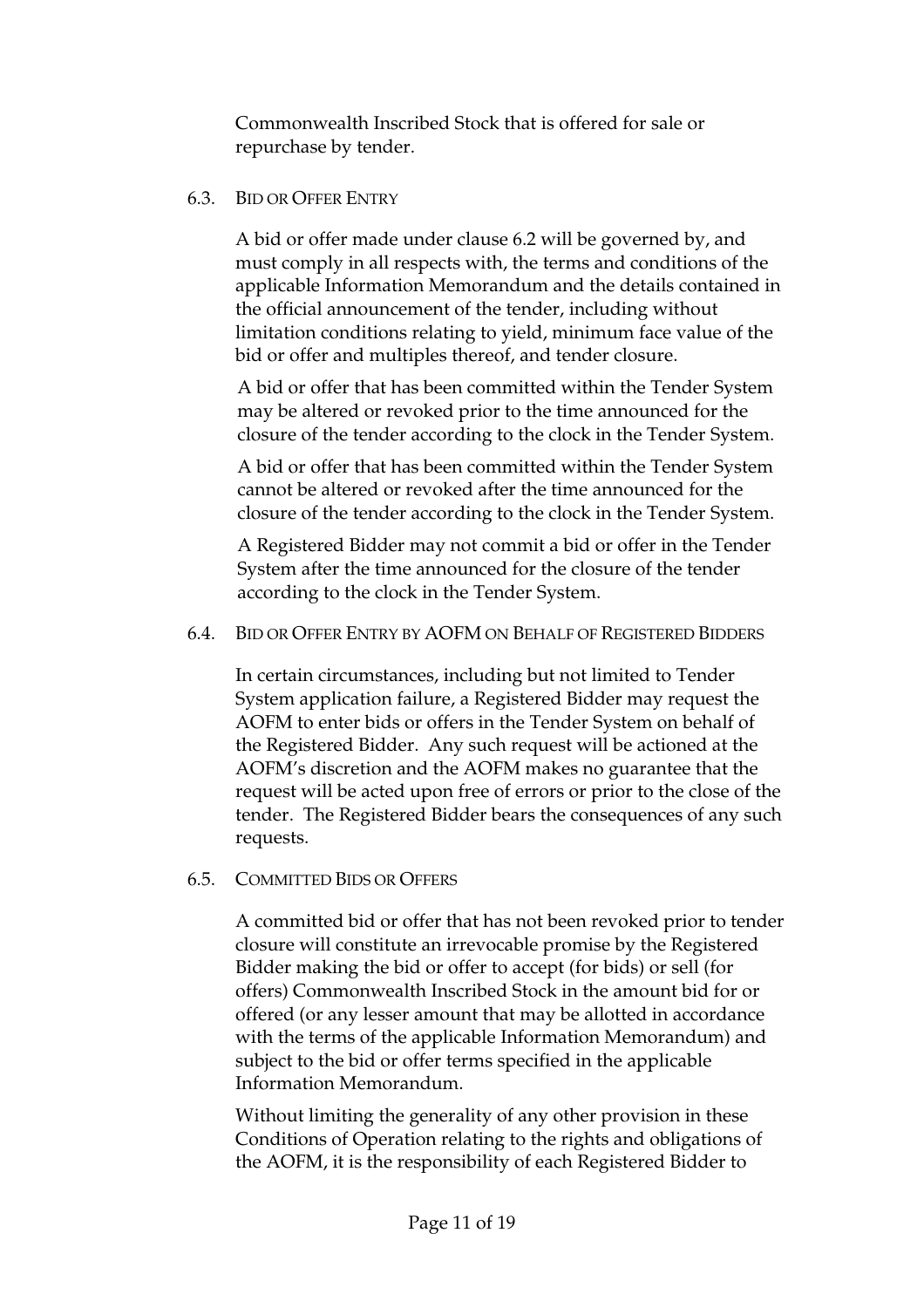ensure that bids and offers are recorded in the Tender System accurately and are committed prior to tender closure.

#### **7. SETTLEMENT ARRANGEMENTS**

#### 7.1. SETTLEMENT SYSTEM

A Registered Bidder shall settle a successful bid or offer for Commonwealth Inscribed Stock as set out in the applicable Information Memorandum and in accordance with the rules governing the Settlement System.

#### 7.2. SETTLEMENT AGENT

The AOFM is the settlement agent in respect of the issuance of Commonwealth Inscribed Stock and the payment of any coupon interest and repayments of face value upon maturity.

7.3. PROVISION OF ACCOUNT DETAILS

Registered Bidders shall nominate in writing to the AOFM the account(s) the Registered Bidder expects to use in respect of any settlement activity.

#### **8. AOFM LIABILITY**

#### 8.1. LIMITATION OF LIABILITY

Save where the AOFM, its officers, employees or agents, is negligent or fraudulent, the AOFM will not be liable for any loss to any Registered Bidder howsoever arising whether direct or consequential (including but not limited to loss of profits) or damage to persons or property arising out of:

#### *General*

(a) any act or any failure or refusal to act (including without limitation any decision or calculation made) by the AOFM, its officers, employees or agents in good faith;

#### *Conditions of Operation*

- (b) any addition, modification or amendment to these Conditions of Operation;
- (c) the imposition by the AOFM of any conditions on, the termination or suspension of, or the resignation of a Registered Bidder;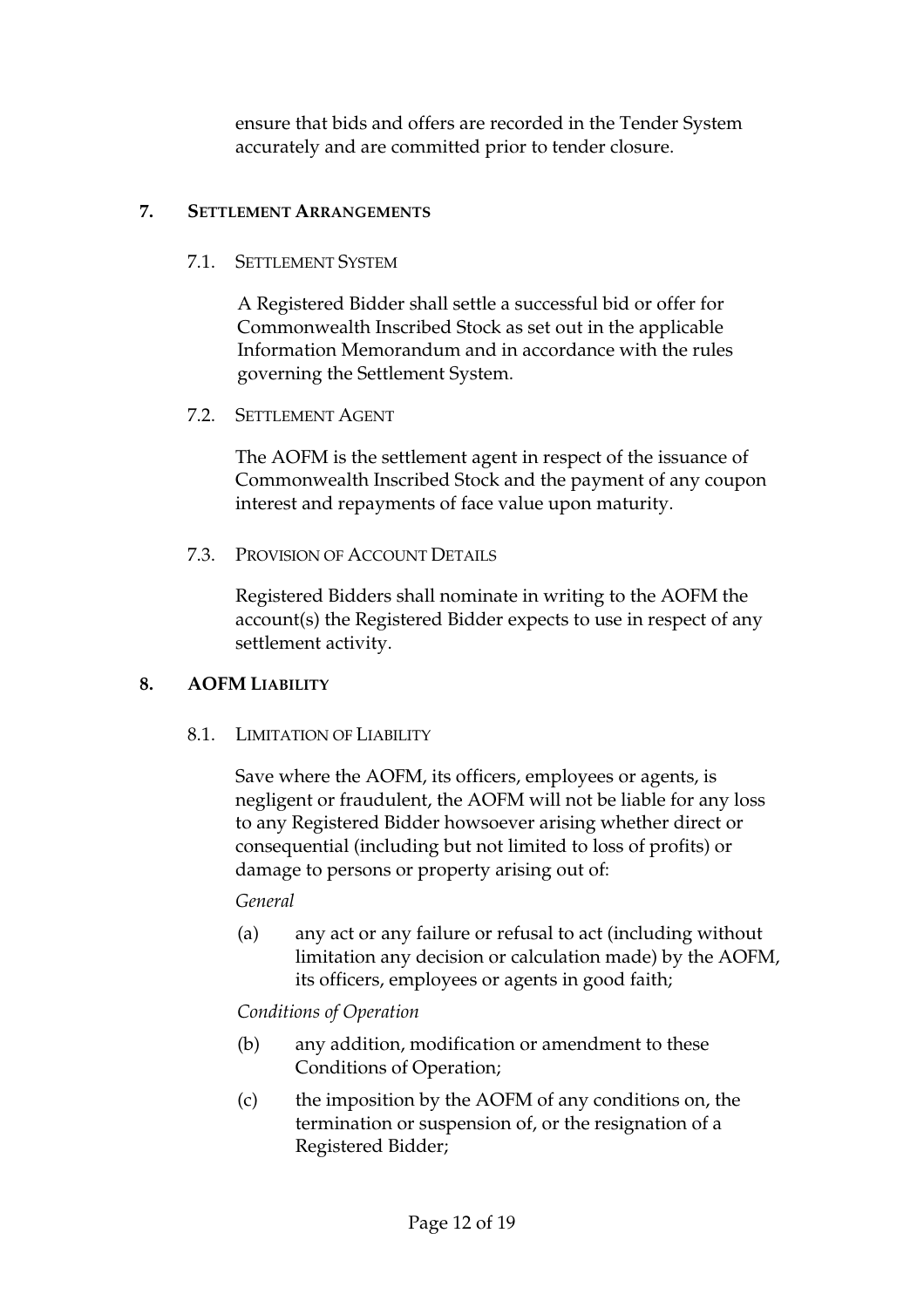### *Conduct of tender*

- (d) any technological failure of any sort (including without limitation any communications, computer, software or electrical failure);
- (e) any breach of the security of the connection between a Registered Bidder and the computers on which the Tender System operates, or a breach of the confidentiality of any passwords or access codes;
- (f) any unauthorised access to, or participation in, the Tender System by any person other than an officer, employee or agent of the AOFM;
- (g) the suspension or closure of the Tender System by the AOFM;

# *Bidding, offering and settlement*

- (h) the terms of (including without limitation any errors or omissions in), or the AOFM's inability to act upon, any instructions, information or document given to the AOFM, its officers, employees or agents or entered into the Tender System by any Registered Bidder;
- (i) the failure of the AOFM, its officers, employees or agents to receive any instructions, information or document from any other person by the relevant due time or date for receipt by the AOFM of such instructions, information or document;
- (j) the breach by any person other than the AOFM of any of the terms and conditions of the tender including the applicable Information Memorandum;
- (k) the failure by a Registered Bidder to record and commit bids or offers in the Tender System accurately, prior to tender closure; or
- (l) any technological failure of any sort (including without limitation any communications, computer, software or electrical failure) or inability to act in relation to the Settlement System.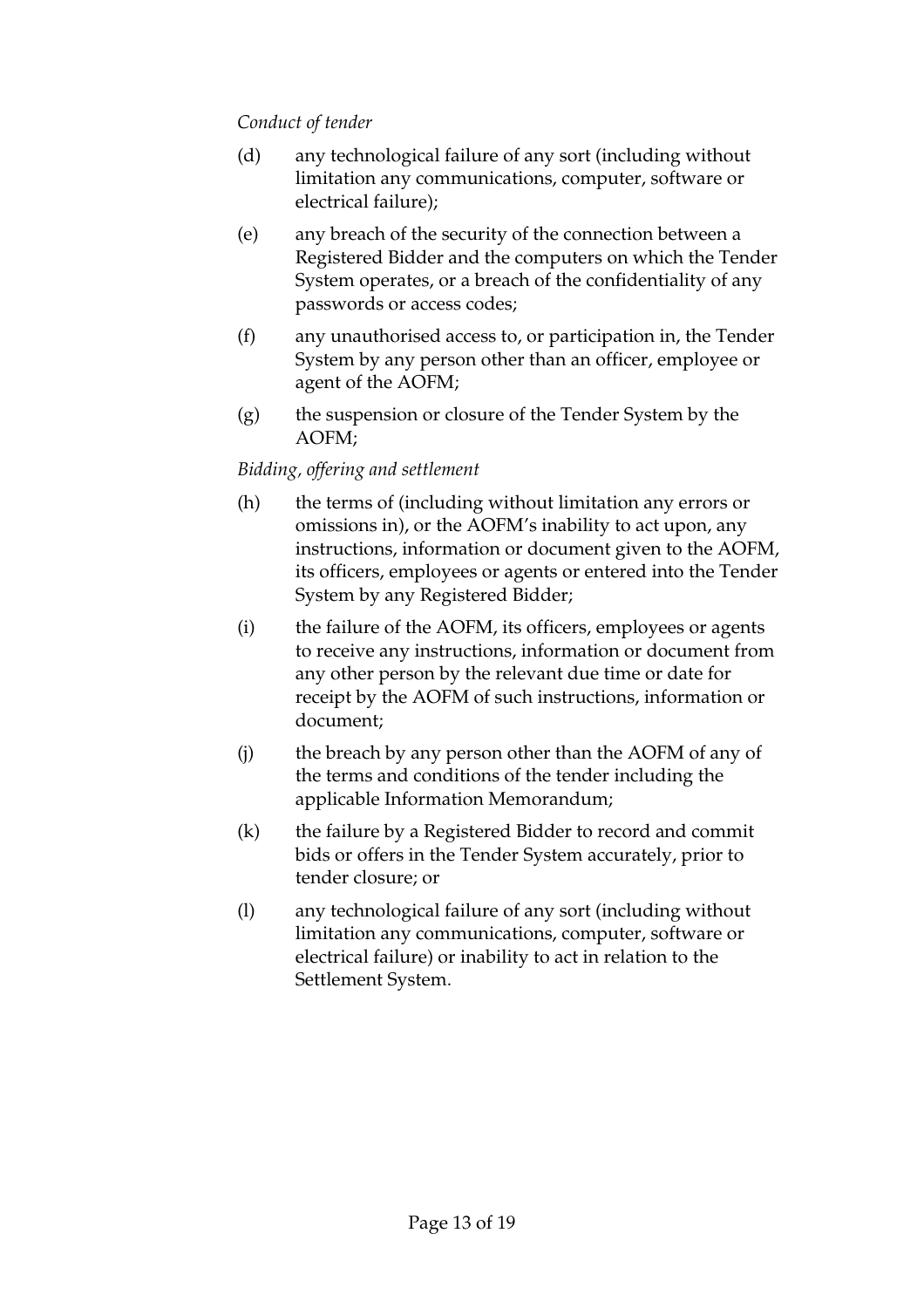#### 8.2. LIABILITY CAP

Except where the AOFM, its officers, employees or agents, is negligent or fraudulent and subject to clause 8.1, the total aggregate limit of the AOFM's liability under the Conditions of Operation, the Registered Bidder Agreements, or otherwise in respect of all claims made by Registered Bidders in respect of or arising out of any one event will not exceed \$500,000 (five hundred thousand Australian dollars).

For the purposes of these Conditions of Operation all inter-related events which give rise to the AOFM's liability under the Conditions of Operation or otherwise will be treated as one event.

In the event of any two or more Registered Bidders suffering losses which exceed the total aggregate limit of \$500,000 (five hundred thousand Australian dollars), the liability of the AOFM to each of those Registered Bidders in accordance with these Conditions of Operation will be proportional to the total loss suffered by all of those Registered Bidders and in total will not exceed the liability cap.

#### **9. MISCELLANEOUS**

9.1. TENDER SYSTEM SUSPENSION

The AOFM reserves the right to suspend the Tender System wholly or partially or to vary an operational timetable by reason of any circumstances whatever beyond the AOFM's reasonable control including without limitation partial or total failure, malfunction or overload of the Tender System, industrial action or other emergency.

9.2. NOTICES

Except where otherwise expressly provided in these Conditions of Operation:

- (a) every notice under these Conditions of Operation and a Registered Bidder Agreement shall be given or made by letter or by facsimile;
- (b) every notice by letter shall be either:
	- (i) sent to the address shown in the relevant Registered Bidder Agreement or such other address as notified from time to time, and shall be deemed to be served on the sixth Business Day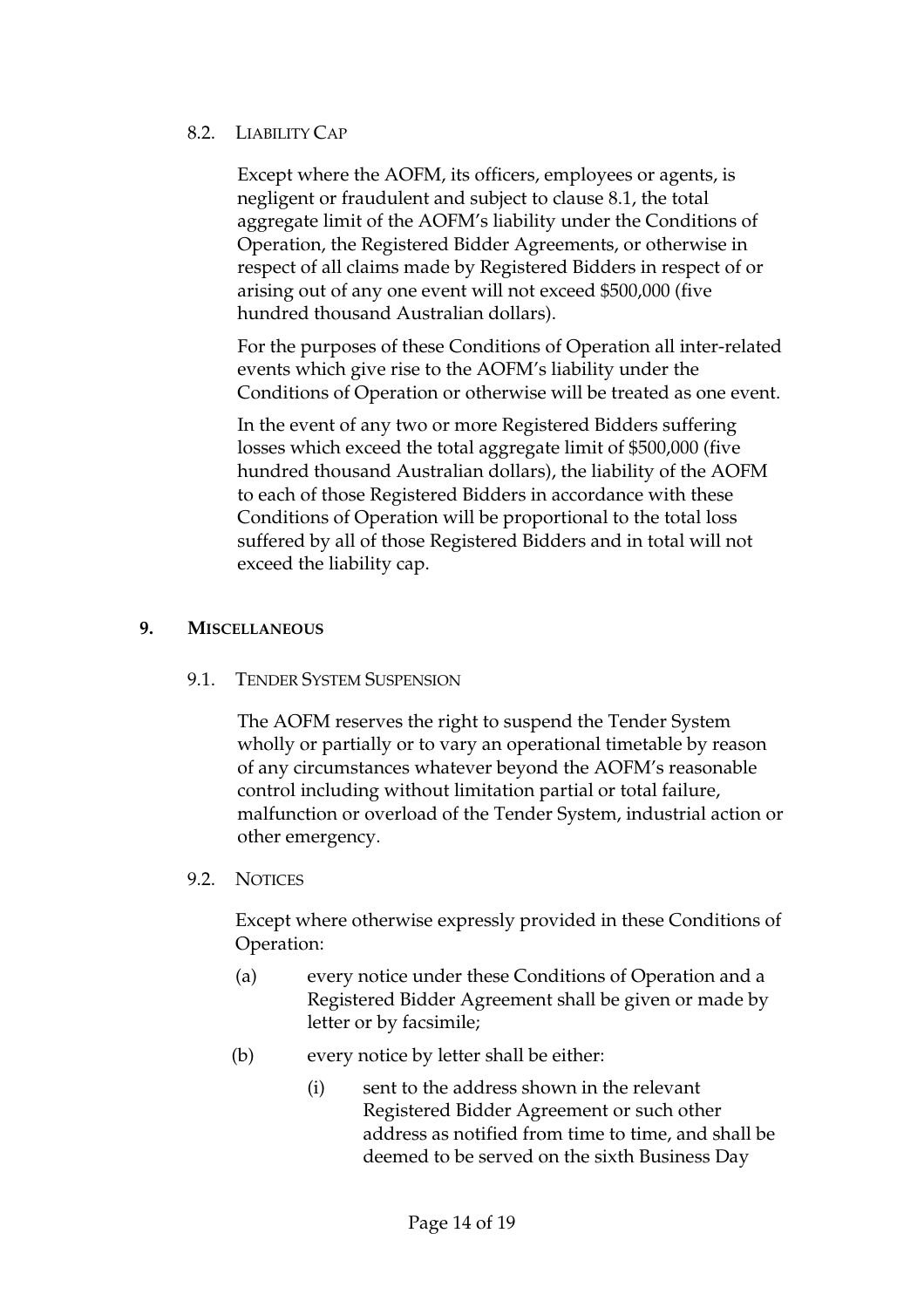after the letter correctly addressed and stamped is put in the post; or

- (ii) delivered by courier or by hand to the address shown in the relevant Registered Bidder Agreement or such other address as shall be notified from time to time, and shall be deemed to be served at the time of delivery;
- (c) every notice by facsimile shall be sent to the facsimile number shown in the relevant Registered Bidder Application or such other facsimile number as shall be notified from time to time, and shall be deemed to be served when the sender receives confirmation that an error-free transmission has occurred; and
- (d) where these Conditions of Operation require the giving by the AOFM of a notice to all Registered Bidders then the omission to give a copy to or the non-receipt of a copy of such notice by any Registered Bidder shall not affect the validity of such notice or the effectiveness of such notice to the other Registered Bidders.

# 9.3. JURISDICTION

These Conditions of Operation are governed by and shall be construed in accordance with the law in force in the Australian Capital Territory.

Each Registered Bidder:

- (a) irrevocably and unconditionally submits to the nonexclusive jurisdiction of the courts of the Australian Capital Territory and courts of appeal from them; and
- (b) waives any right it has to object to an action being brought in those courts including, without limitation, by claiming that the action has been brought in an inconvenient forum or that those courts do not have jurisdiction.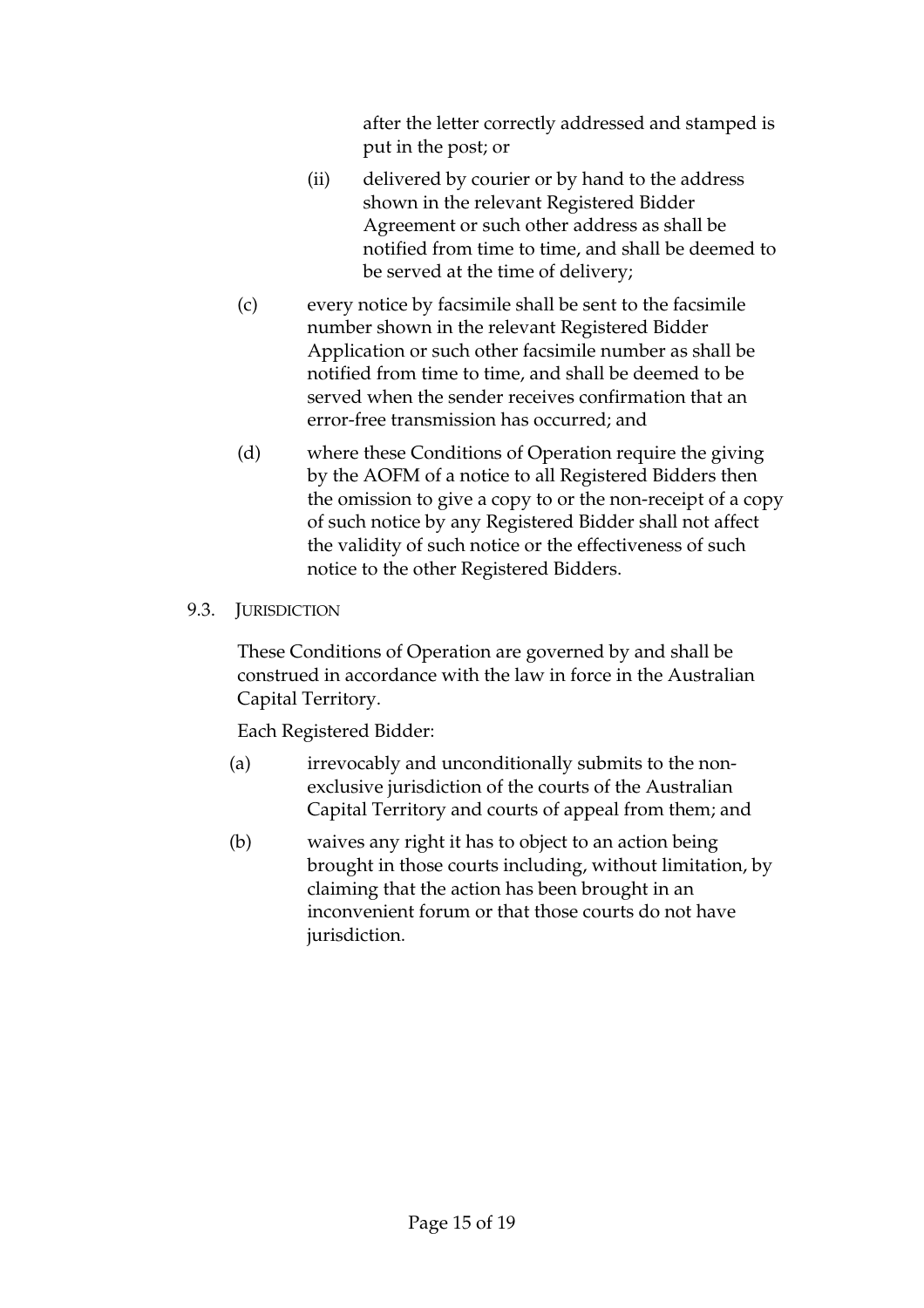#### **APPENDIX – REGISTERED BIDDER APPLICATION**

| To:               | <b>Chief Executive Officer</b><br>Australian Office of Financial Management |
|-------------------|-----------------------------------------------------------------------------|
|                   | <b>Treasury Building</b>                                                    |
|                   | Level 3, Newlands Street                                                    |
|                   | PARKES ACT 2600                                                             |
|                   |                                                                             |
|                   |                                                                             |
| Name of Applicant |                                                                             |
|                   | [Legal Entity Name]                                                         |
|                   |                                                                             |
|                   | Australian Company Number / Australian Registered Body                      |
|                   |                                                                             |
|                   | Registered Office Address/ Principal Place of Business/ Head Office         |
|                   |                                                                             |
|                   |                                                                             |
|                   |                                                                             |
|                   |                                                                             |
|                   |                                                                             |
|                   |                                                                             |
|                   |                                                                             |

The above named firm/ company/ body corporate, ('the applicant') hereby applies to become a Registered Bidder in relation to the Australian Office of Financial Management Tender System ('Tender System') and agrees that if such application be accepted then subject to and in consideration of such acceptance:

- 1. The applicant will observe and comply with the Australian Office of Financial Management Tender System Conditions of Operation ('Conditions of Operation') (of which the applicant hereby acknowledges receipt of a copy of those currently in force) from time to time in force.
- 2. The applicant will promptly enter into a Registered Bidder Agreement with the AOFM upon acceptance of this application and acknowledges that the applicant shall not be entitled to participate in any tenders until such Registered Bidder Agreement is duly executed and delivered.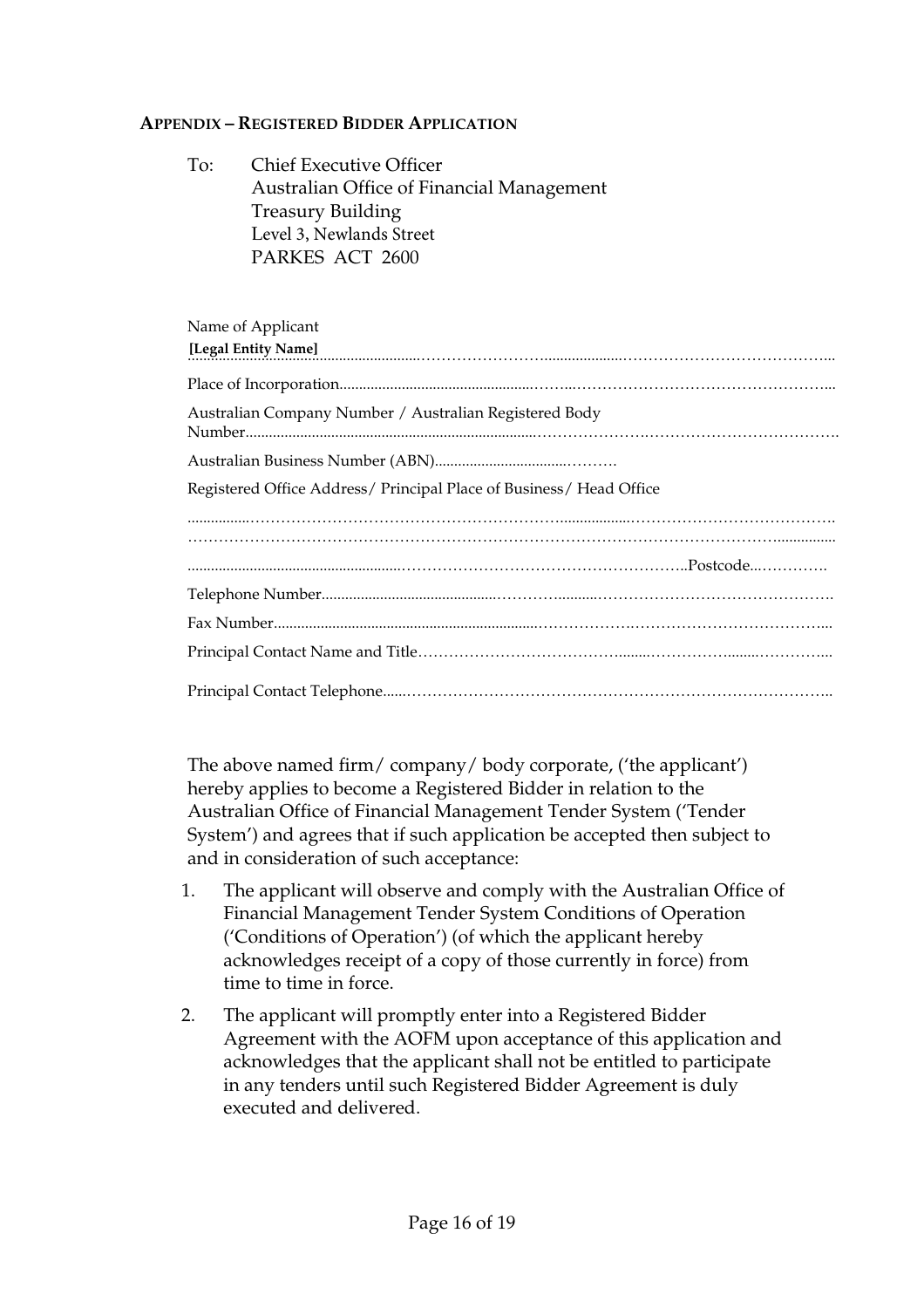| [Day]                       | [Month, Year]               |
|-----------------------------|-----------------------------|
|                             |                             |
|                             |                             |
| Signature                   | Signature                   |
|                             |                             |
|                             |                             |
| Name and Title of Signatory | Name and Title of Signatory |

Alternative for execution of Registered Bidder Application under power of attorney.

#### FOR AND ON BEHALF OF

.................................................................................................................................... By

Name of Attorney Signature of Attorney

.......................................................…. ......................................................

Attorney appointed by power of attorney dated.<sup>[Date of POA]</sup>... and who by executing this notice states that the attorney has received no notice of revocation of the power of attorney.

Signature of Witness

.......................................................

.......................................................

Name of Witness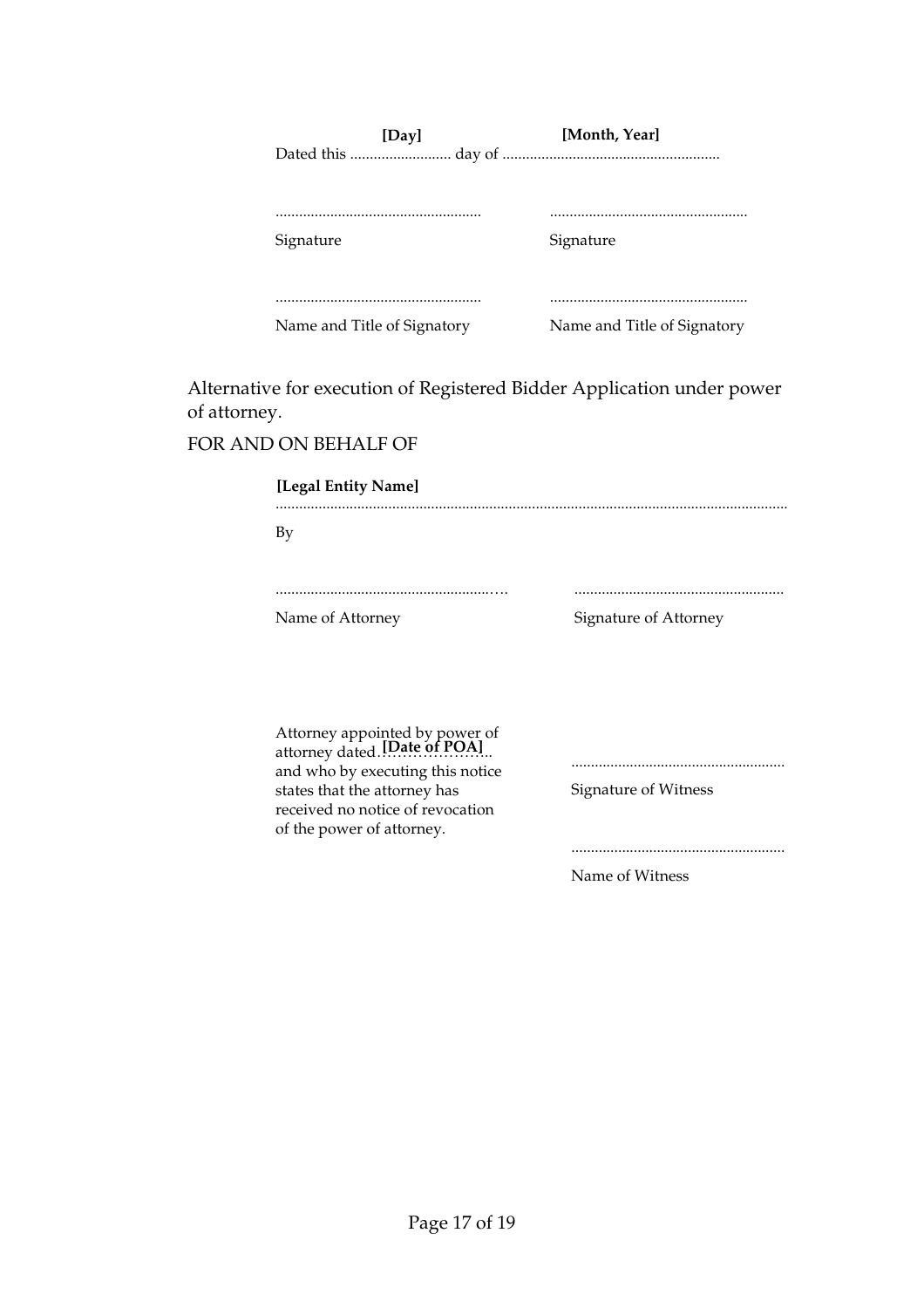#### **SIGNING INSTRUCTIONS AND SUPPORTING DOCUMENTATION**

The application may be signed in the following manner:

#### **(a) Pursuant to a resolution**

By two directors or a director and the secretary of a company or corporation, pursuant to a resolution passed at a meeting of directors.

### **Supporting documentation requirement**

In this case a copy of the resolution certified by a director or the secretary should be attached.

# **OR**

# **(b) Common Seal**

By a company or a corporation by two directors or a director and the secretary of that company or corporation under its common seal.

# **Supporting documentation requirement**

In this case a copy of the Memorandum and Articles of Association or the statute or other constituent document pursuant to which it was established certified by a director or the secretary should be enclosed for noting.

# **OR**

# **(c) Power of Attorney**

By a firm or company or corporation under power of attorney. In this case the attorney should state that no notice of revocation of the power of attorney under which the application is being signed has been received.

#### **Supporting documentation requirement**

The original power of attorney or a copy certified by a director or the secretary should be enclosed for noting.

#### **OR**

# **(d) Section 127 of the Corporations Act**

By a company or corporation by two directors or a director and the secretary of that company or corporation in accordance with section 127 of the Corporations Act.

# **Supporting documentation requirement**

In this case, a copy of company search of the company or corporation showing that the people who sign the application are current directors or a director and the secretary of the company or corporation, which is dated the same date as the